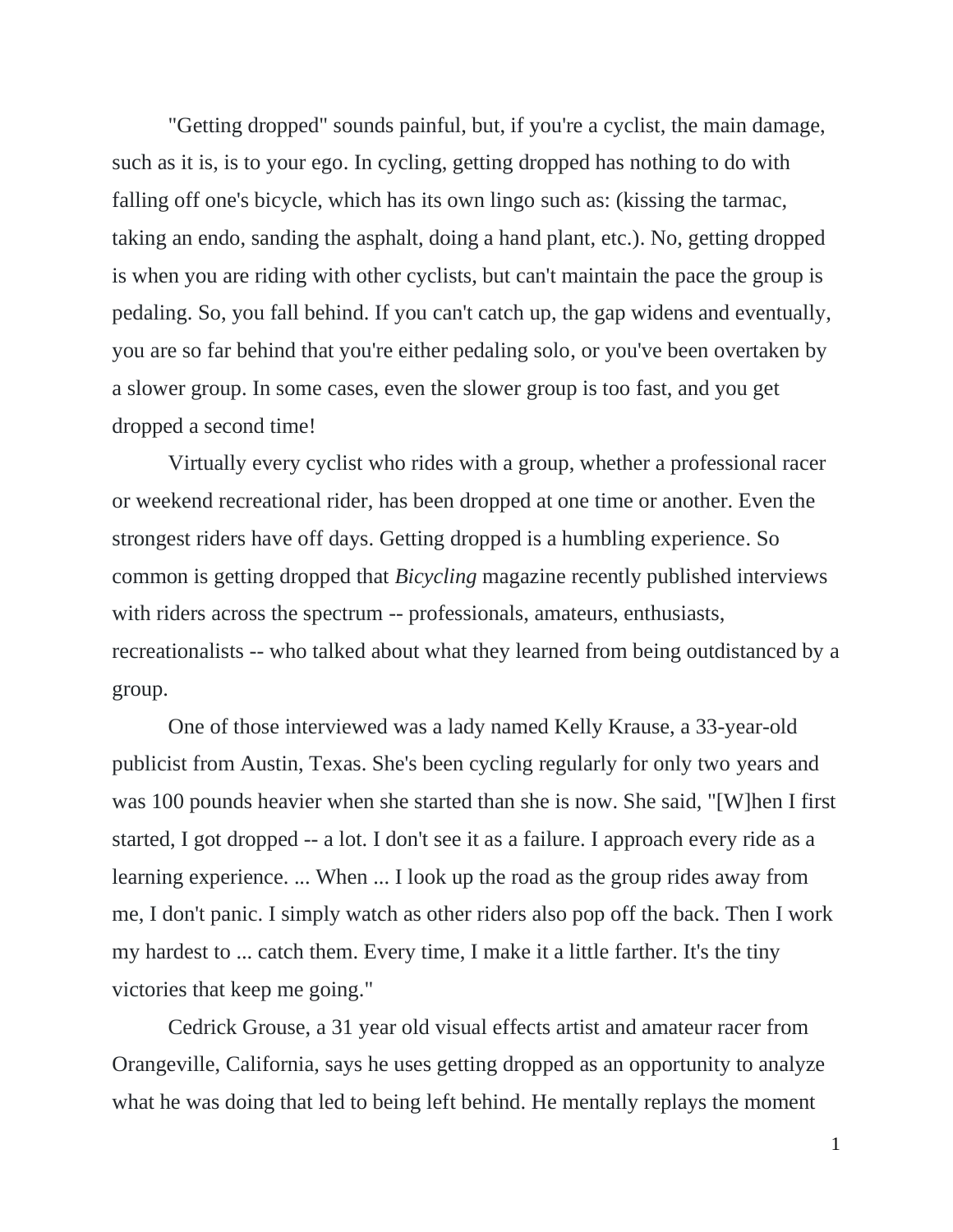when he started slipping from the pack and figures out where he needs to push a little harder. Applying what he learned, he began to win some races. "Don't fear getting dropped," he says. "Learn from it."

In some Christian circles, the term "left behind" is reserved to describe the location of those not righteous enough to be taken into heaven during the second coming of Christ. We could say, perhaps, that they've been outdistanced by the faithful crowd and "dropped." But our gospel story for today suggests "getting dropped" in a positive sense. The scene is the Last Supper, where Jesus is preparing his disciples for what is soon to come. He talks about what loving him means going forward, and then adds, "I have said these things while I am still with you."

But just a few verses later he adds, "I am going away ...." In effect, Jesus tells the disciples that he is, in the cycling sense, "dropping" them, and they will be left behind to carry on the gospel proclamation without him. As *The New Interpreter's Bible* commentary notes, "The governing theological and pastoral concern of John 14:1-31 is to prepare the community of Jesus' followers for "life in his absence." And, not coincidentally, this passage is for the Sixth Sunday of Easter, the Sunday before Ascension Day, when Jesus left the disciples behind in a very dramatic and memorable way, as he ascended into heaven before their very eyes.

Mind you, he didn't leave them *alone*, for, in this morning's passage, he also talks about the Holy Spirit coming to teach them what they need to know and to remind them of Jesus' words. In fact, as the NIB also points out, "In the context of Jesus' death, the verb 'to leave' takes on the meaning of a bequest." But, for the disciples, the ongoing endeavor of following Jesus would have a whole different feel without him physically present among them.

2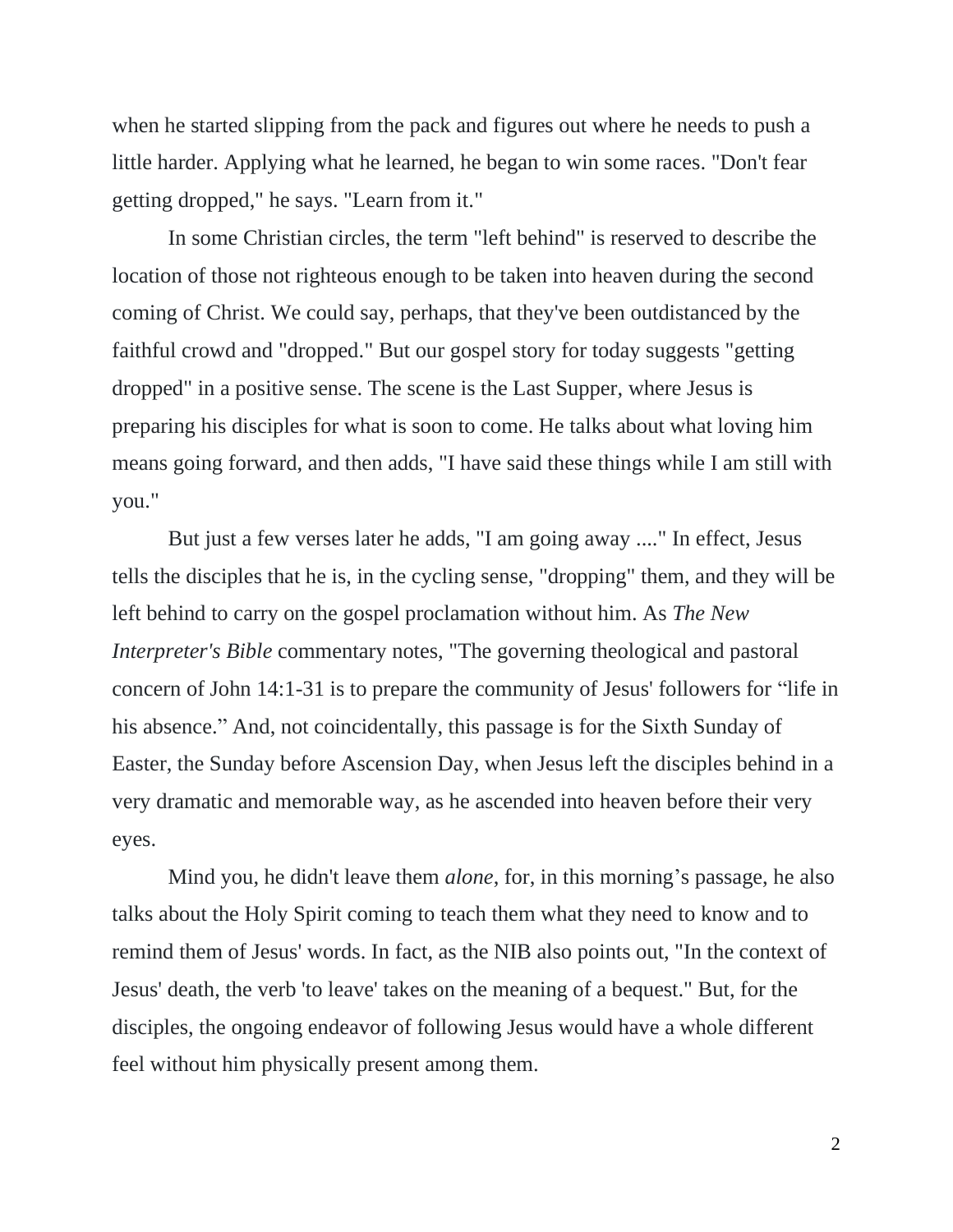And isn't that where we who follow Jesus are today? While we've never known Jesus as a physical presence in our lives, we are called to "ride" in the wake of his time on earth, dropped and outdistanced, but still pedaling, left behind for life in his absence to be the witnesses of his reality, the bearers of his Spirit, and the practitioners of his teachings.

So, maybe we can learn something from the cyclists who have looked for the positive in being dropped, and even from lagging behind other Christians. Kelly Krause looks at the other riders who've been dropped, but are still ahead of her, and works her hardest to catch them. Even when she doesn't, she gets a little closer than the last time. And while there are certainly no perfect Christians, there certainly are followers of Jesus whose example of discipleship we can emulate, and from which we can learn.

Eunice Holz, a church member in Madison, Wisconsin, tells of asking her son, who was a university student, why he seldom studied at his apartment. He explained that if he really wanted to study, he went to one of the campus libraries. "When I see all those people reading and concentrating, it convinces me to get at it, too." Holz goes on to say that similarly, seeing the members of her church working on mission projects and tasks good for the church inspires her to do her part. She closes her article by addressing her fellow church members: "When I see any of you putting God and church ahead of personal wants, I'm reminded to look at myself to see if, indeed, God is first in my life. Your lives are my favorite sermons."

Cedrick Grouse uses getting dropped *as an opportunity to analyze what he was doing* that led hin to being left behind. His words also apply to us when we notice how far we are from where and whom Jesus calls us to be. There's value and help in mentally replaying our failures to love one another, or to live holy lives. By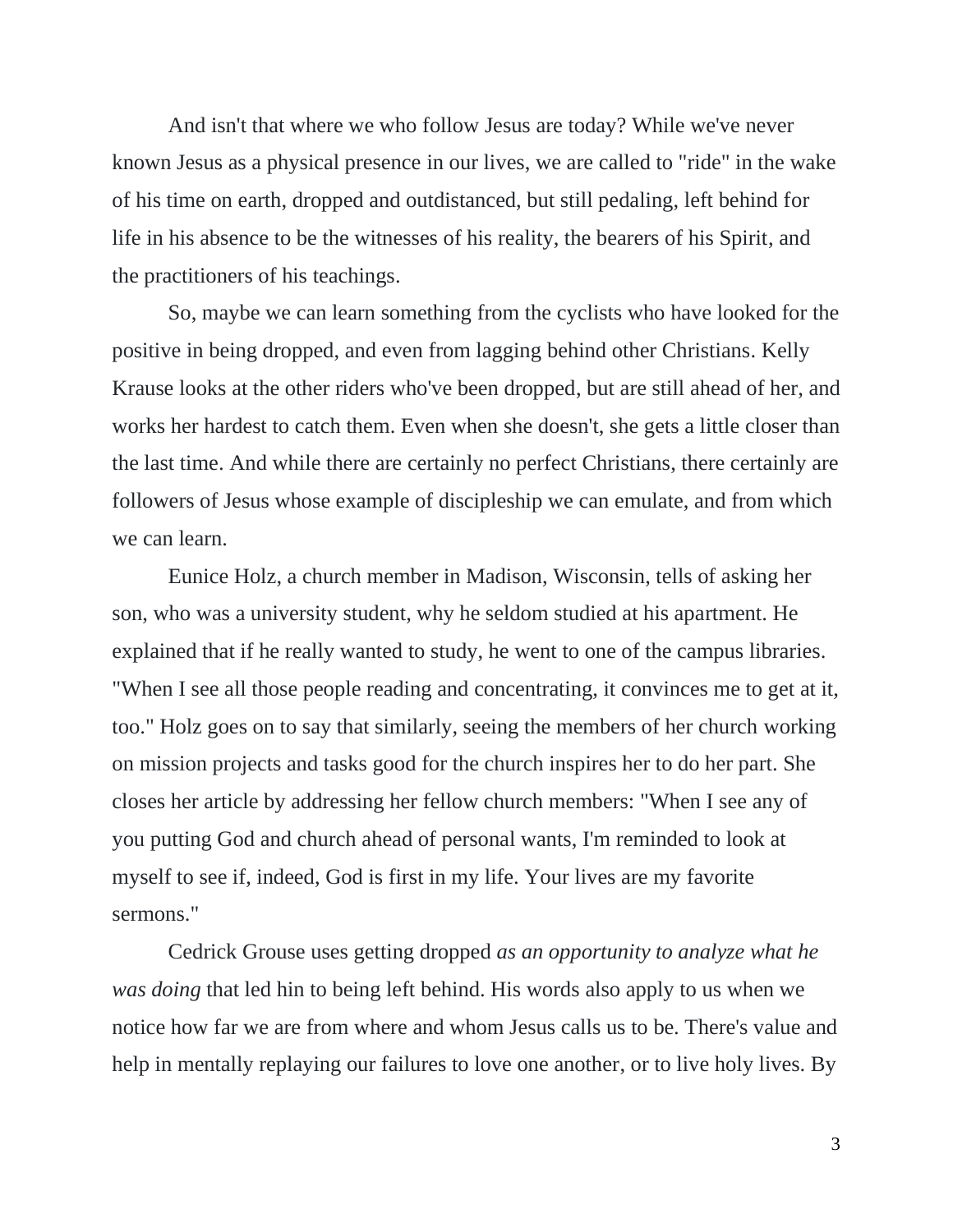such scrutiny, we can see where we started slipping from the pack and figure out where we need to do things differently going forward.

Such analysis might include a recognition of where we started to toy with the temptation that eventually led us to sin -- and to the conclusion that we need to step away from the temptation at that stage and not wait until it is full-blown. Or, as another example, when we have blurted out something unloving, we might rerun the episode in our minds to see why we didn't adhere to our commitment to live as Christ's person and how we can do better next time. Such analysis can also lead us to see those we may need to apologize to.

None of this is to say we should obsess over, or wallow, in how far behind Jesus we are. In a book by French priest Michel Quoist, there is a prayer in which the author includes, not just the words of the person praying, but also what the author envisions as God's answer. In one prayer, the pray-er confesses to having fallen into sin and to now feeling ashamed and soiled. But then the voice of God comes:

*Come, son, look up ... Ask my pardon And get up quickly You see, it's not falling that is the worst. But staying on the ground.*

In our narrative this morning, Jesus tells his followers that he will be leaving behind *a heavenly encourager* with them. Granted, Jesus doesn't use that term. Some translations use "Comforter or Advocate." Encouragement is part of the Spirit's work. The Spirit will do the work of encouragement by "teach[ing] you everything, and remind[ing] you of all that I have said to you," Jesus said.

Few metaphors are perfect, and, although the idea of getting dropped while cycling does give us entry into our Gospel lesson for today, it doesn't cover